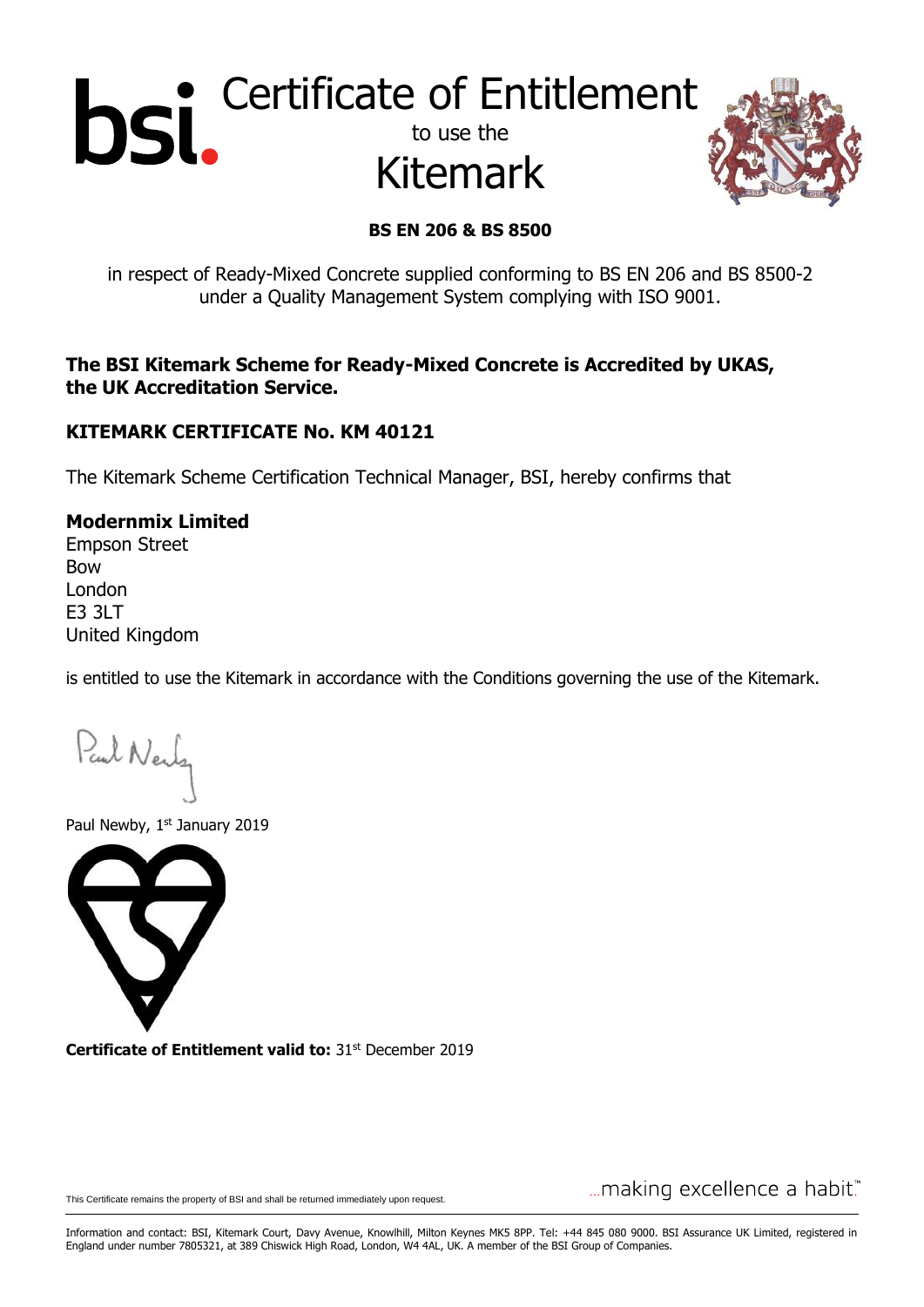# Certificate of Entitlement to use the Kitemark



### **BS EN 206 & BS 8500**

in respect of Ready-Mixed Concrete supplied conforming to BS EN 206 and BS 8500-2 under a Quality Management System complying with ISO 9001.

**The BSI Kitemark Scheme for Ready-Mixed Concrete is Accredited by UKAS, the UK Accreditation Service.**

### **KITEMARK CERTIFICATE No. KM 576872**

The Kitemark Scheme Certification Technical Manager, BSI, hereby confirms that

**Modernmix Ltd** Berth 1 Tilbury Docks Essex RM18 7EH United Kingdom

is entitled to use the Kitemark in accordance with the Conditions governing the use of the Kitemark.

Paul Nerly

Paul Newby, 1st January 2019



**Certificate of Entitlement valid to: 31st December 2019** 

This Certificate remains the property of BSI and shall be returned immediately upon request.

... making excellence a habit."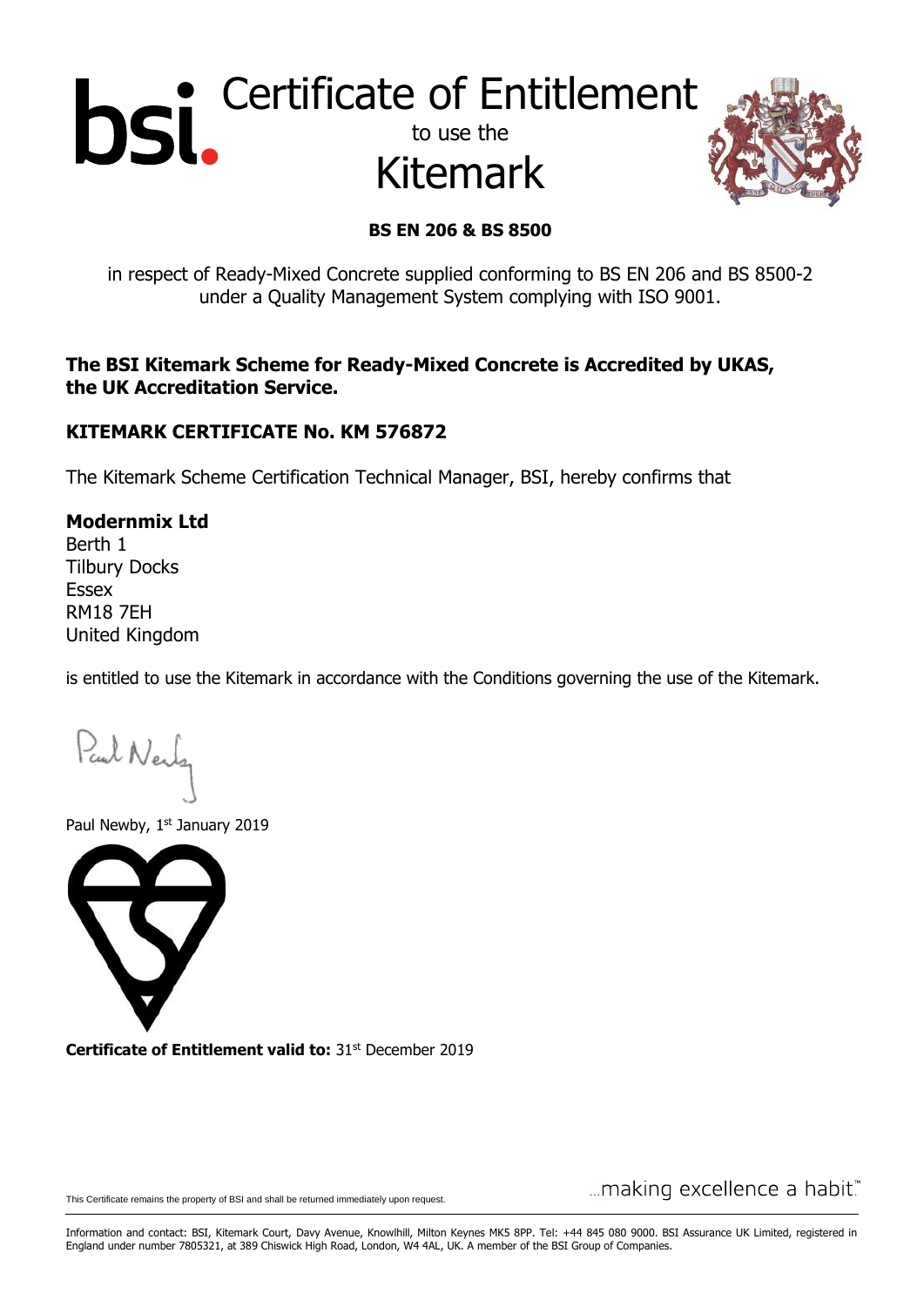# Certificate of Entitlement to use the Kitemark



## **BS EN 206 & BS 8500**

in respect of Ready-Mixed Concrete supplied conforming to BS EN 206 and BS 8500-2 under a Quality Management System complying with ISO 9001.

**The BSI Kitemark Scheme for Ready-Mixed Concrete is Accredited by UKAS, the UK Accreditation Service.**

### **KITEMARK CERTIFICATE No. KM 576872**

The Kitemark Scheme Certification Technical Manager, BSI, hereby confirms that

**Modernmix Ltd** 78 River Road Barking IG11 0DS United Kingdom

is entitled to use the Kitemark in accordance with the Conditions governing the use of the Kitemark.

Paul Nerly

Paul Newby, 1st January 2019



**Certificate of Entitlement valid to: 31st December 2019** 

This Certificate remains the property of BSI and shall be returned immediately upon request.

... making excellence a habit."